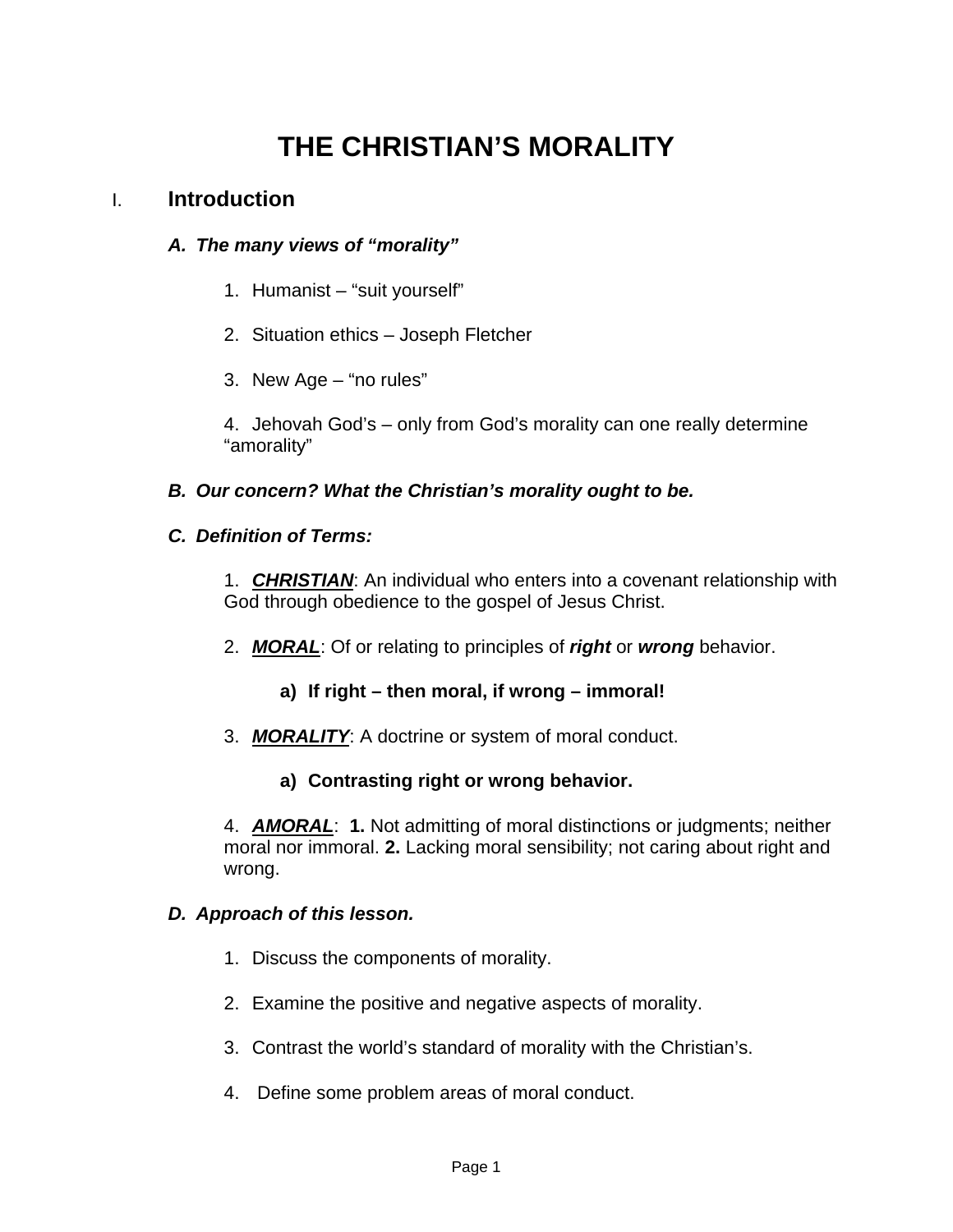# II. **THE COMPONENTS OF MORALITY**

#### *A. Freedom of choice.*

1. Concept of "choice" today"  $\rightarrow$  "right to believe what you want = truth" you can believe 2+2=5, but it still won't be true! God does not give "right to believe what you want", but the right to choose **belief** or **unbelief!**

2. A Bible doctrine

**a) True as Israel entered the promised land. Deuteronomy 30:15-20 (KJV)** 

- **b) Joshua 24:15 (KJV)**
- 3. The doctrine of sin

**a) 1 John 3:4 (KJV) "Whosoever committeth [verb = action, something done – choice involved] sin transgresseth [verb, something done, action taken] also the law: for sin is the transgression of the law."** 

> (1) One cannot do or say anthing without first making the choice to do it. "*I didn't think*" is not true … you might not have thought enough!

### *B. Knowledge.*

1. Knowledge is available to man (ability to *know* right and wrong)

a) **2 Timothy 3:16-17 (KJV)** "**All scripture is given by inspiration of God, and is profitable for doctrine, for reproof, for correction, for instruction in righteousness: 17 [For this purpose]That the man of God may be perfect, thoroughly furnished unto all good works.**" [thoroughly equipped for every good work.—NKV]

- **b) 2 Peter 1:3**
- 2. When knowledge is rejected, immorality results (always a result!)
	- **a) Romans 1:28**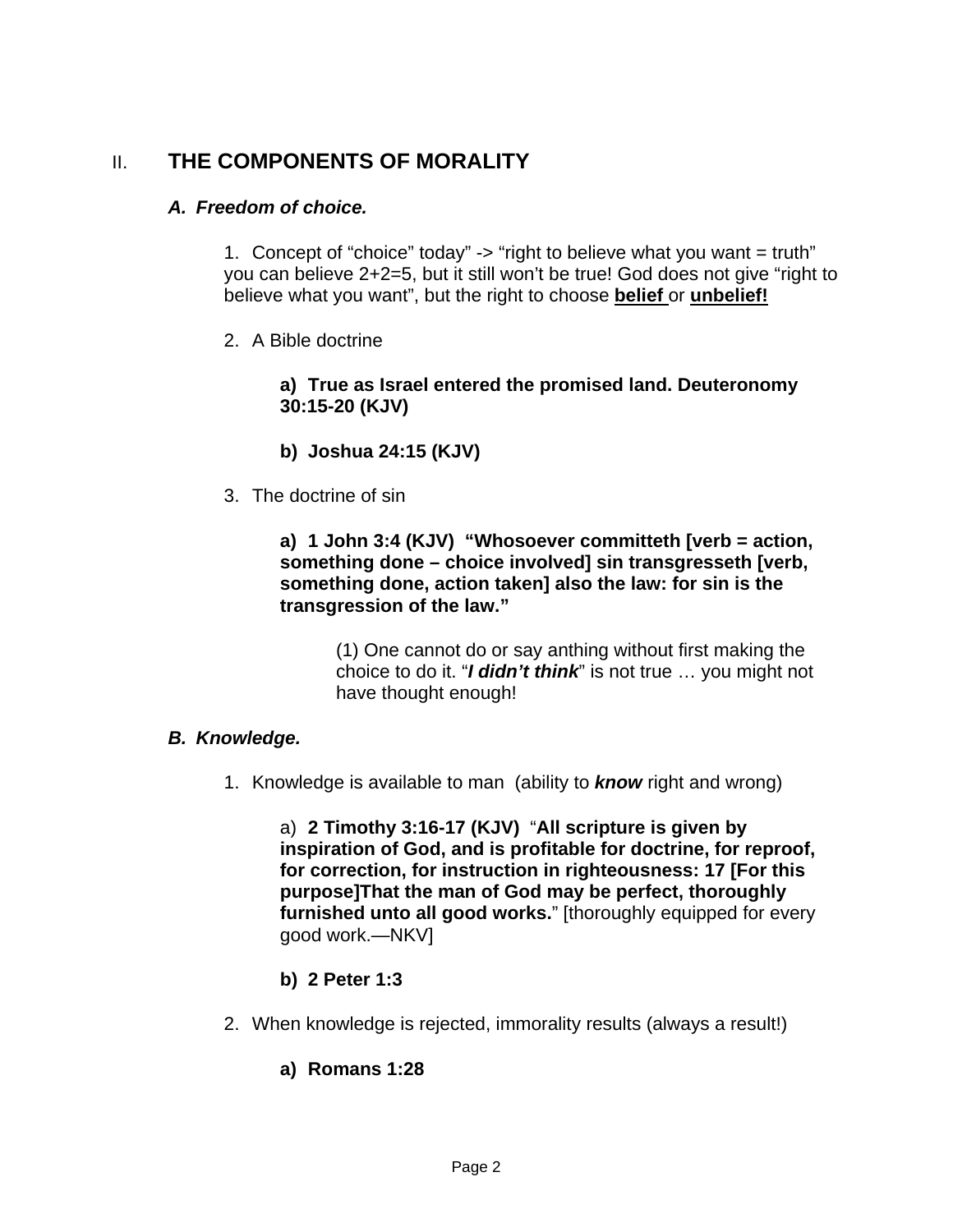### **b) Cf. Romans 1:29-32**

#### *C. Conscience.*

1. To violate conscience is immoral

#### **a) Acts 24:16**

2. Conscience must be supplied with correct knowledge of truth

#### **a) Acts 26:9**

- (1) Cannot be our **only** guide.
- 3. Conscience must be in working condition.

### **a) 1 Timothy 4:1-2**

(1) We need a "tender" conscience. Some need a strong rebuke before they will take notice!

#### *D. The components of morality illustrated – Genesis 2 & 3.*

1. Man was given the command not to eat of a certain tree – **KNOWLEDGE** – Genesis 2:16-17

2. Man given the freedom to choose whether or not he would obey the command of God – **FREEDOM OF CHOICE**.

3. Man hid himself after disobeying God – **CONSCIENCE** – Genesis 3:7-8

*E. NOTE: It is impossible to be "moral" without components. However, one can be "immoral" without making a knowledgeable choice, or violating conscience. One is either moral or immoral depending on his actions in relationship to God's standard of morality.* 

## **III. THE POSITIVE AND NEGATIVE ASPECTS OF MORALITY.**

- *A. Genesis 2, 3*
- *B. The Jewish approach to morality (when thinking right) simplistic.* 
	- 1. Two-fold.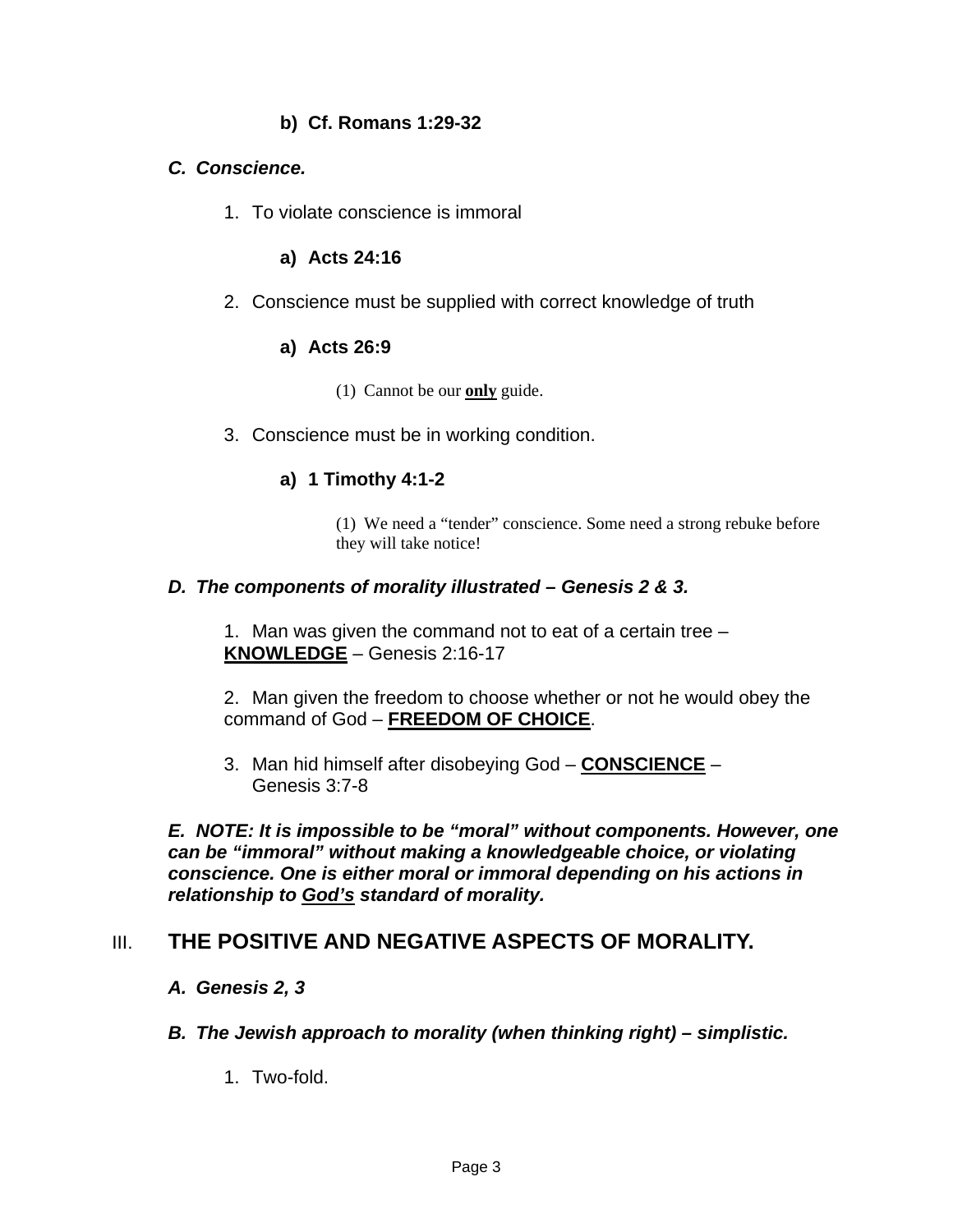- **a) Discover what God has forbidden and abstain from it.**
- **b) Find out what God has commanded and obey!**

#### *C. Application.*

- 1. Some things God has forbidden.(**negative**)
	- **a) 1 Corinthians 6:9-11**
	- **b) Galatians 5:19-21**

2. Some things God has commanded (**positive** –A contrast – works of the flesh verses fruit of the spirit)

- **a) Galatians 5:22-23**
- **b) Ephesians 5:18-19**

3. To refrain from doing right is just as immoral as the commission of a wrong deed

**a) James 4:17** 

**b) Luke 10:25-37 relate – "good Samaritan – priest, Levite both had opportunity!** 

**c) Matthew 25:31-46 relate – feeding, clothing, visiting prisons, etc.)** 

**d) The positive and negative in the same verse:** 

(1) James 1:27

## IV. **THE WORLD'S MORALITY VERSES THE CHRISTIAN'S MORALITY.**

### *A. THE WORLD'S:*

1. *ACCEPTABLE BEHAVIOR*: dancing, mixed swimming[no lust? Something wrong with you!], drinking [society polluted with it], light drugs, divorce, profanity, lust [immodesty, TV, movies, school dress, etc.], immodest dress [address, smoking.

2. *QUESTIONABLE BEHAVIOR*: abortion [some moral consciousness,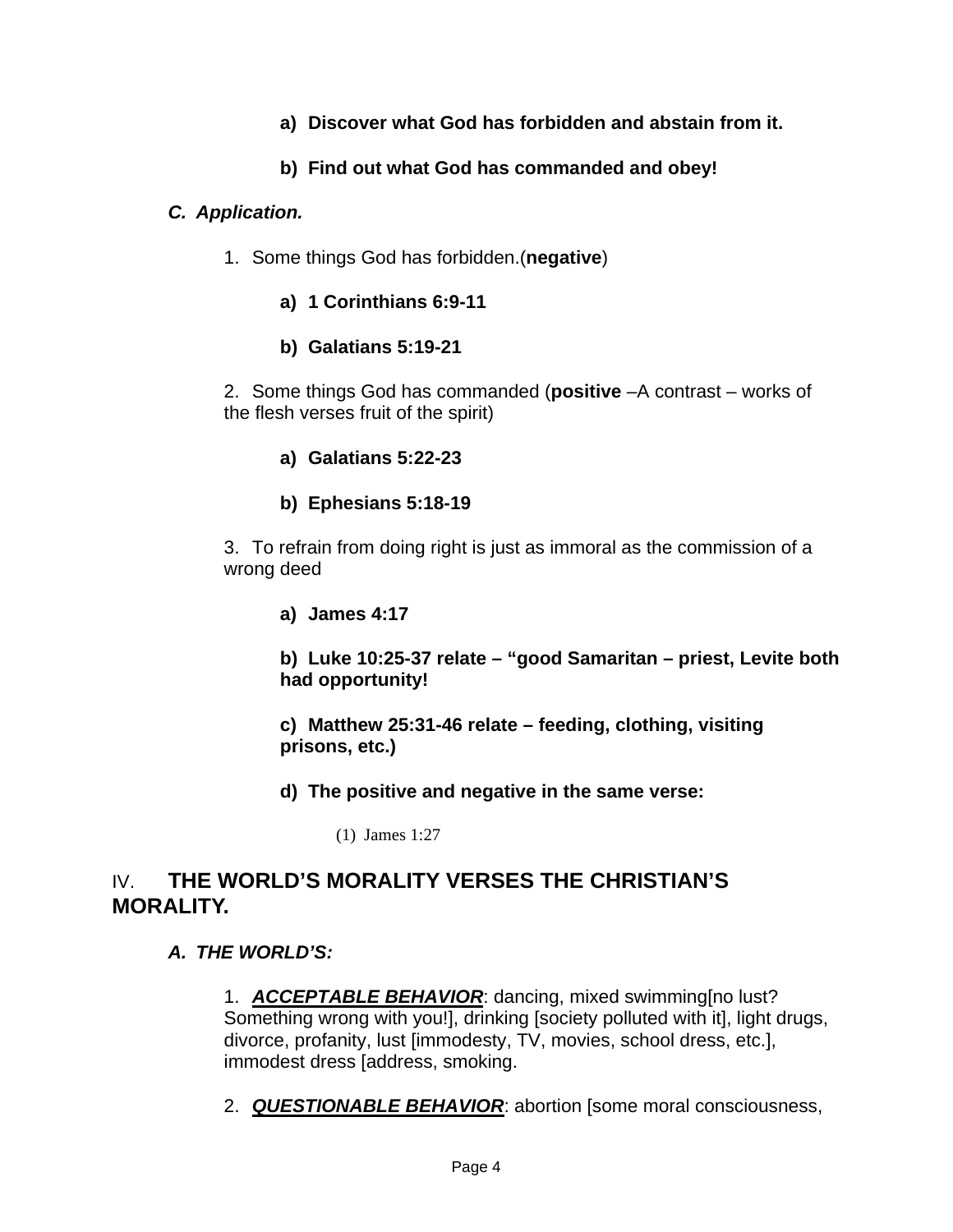i.e. "the right to life" movement], drug abuse, homosexuality, fornication, adultery.

3. *UNACCEPTABLE BEHAVIOR*: murder [abortion and euthanasia not called "murder"] , robbery, rape, extortion, incest, etc.

**a) Note how rapidly # 2 & # 3 are moving toward #1, and how many of #1 would not have been acceptable even to the world even a few years ago!)** 

## *B. THE CHRISTIAN'S MORALITY:*

1. In *all* of these areas the Christian is forbidden either specifically or in principle (cf. "and such like" – Galatians 5:21).

# V. **DEFINING PROBLEM AREAS OF MORAL CONDUCT.**

## *A. PROBLEM AREAS:*

1. Fornication

### **a) 1 Corinthians 6:9**

2. Homosexuality –

#### **a) 1 Corinthians 6:9 (above – NKJ = "homosexuals, sodomites")**

- **b) Romans 1:26-27**
- 3. Dancing. (disco, close dancing, immodest dancing, etc.)

### **a) Galatians 5:19**

**b) Galatians 5:21** 

#### **c) Nothing wrong with the dance? John the Baptist died because of the dance! Cf. Matthew 14:3-6**

(1) "I know what the dance if for" – F.G.

(2) "I like the way I feel when I know that men are watching me dance"  $-$  T. G.

4. Drinking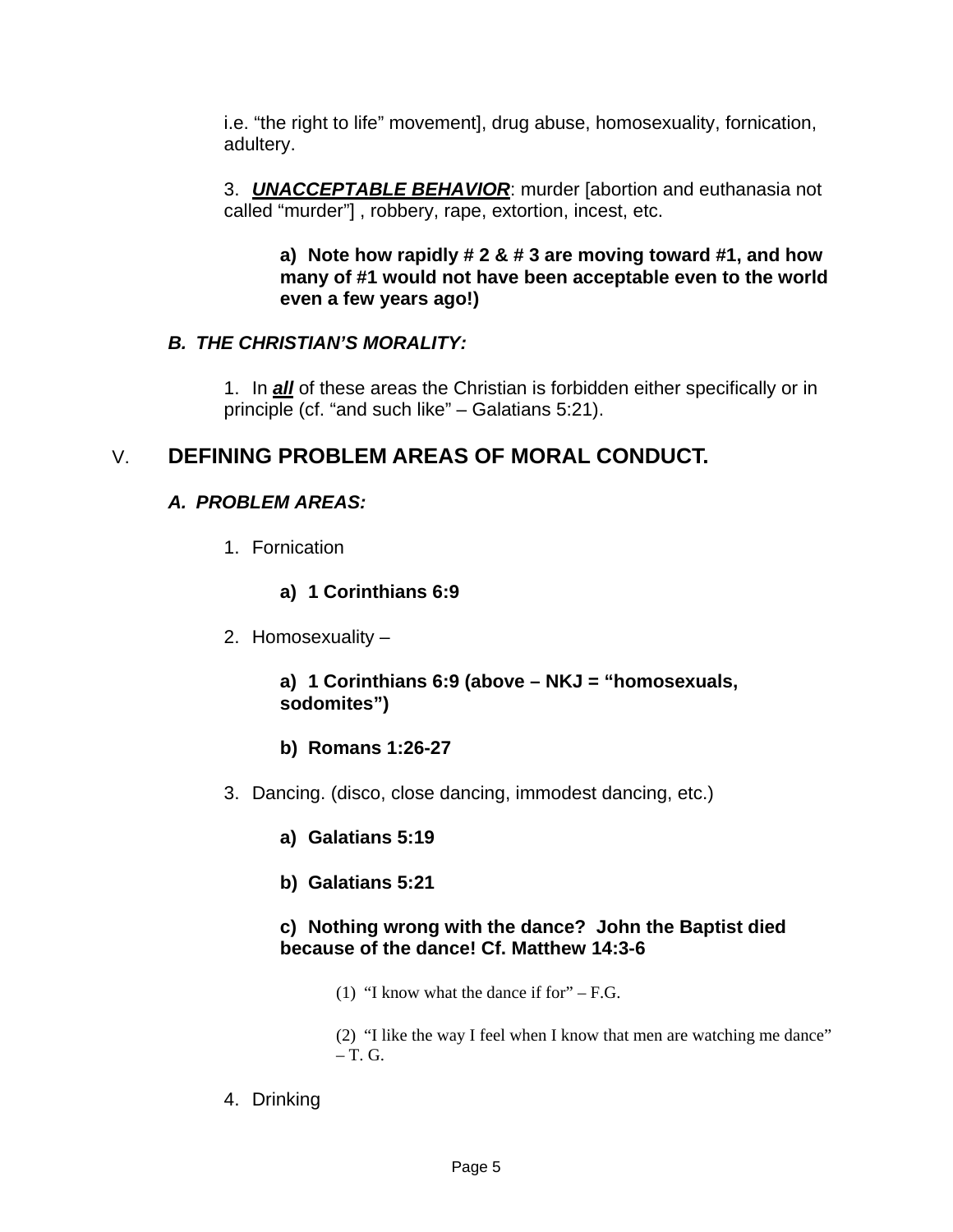- **a) Romans 14:21**
- **b) 1 Corinthians 6:10**
- **c) 1 Corinthians 10:31-32**
- 5. Gambling
	- **a) 1 Timothy 5:8**
	- **b) Titus 3:8**
- 6. Immodesty, mixed swimming
	- **a) "Lasciviousness" (Galatians 5:19) indecent.**

#### **b) The world recognizes immodesty! i.e. song about tight jeans "My baby's got her blue jeans on … she didn't mean to cause a scene…"**

#### **c) 1 Timothy 2:9**

(1) Most women would be embarrassed to be caught in their undergarments, but wear less to sunbathe in the yard or go to the beach!

(2) Never heard a modest woman argue this point.

(3) Draw lines – most draw the line somewhere between the knee and the waist!

7. Smoking – 1 Corinthians 6:19-20

### **a) Will you rob God of the proper use of your body?**

- 8. Lying, dishonesty, stealing
	- **a) Revelation 21:8**
	- **b) Ephesians 4:28**
	- **c) 1 Corinthians 6:10**
- 9. Murder
	- **a) Revelation 21:8**